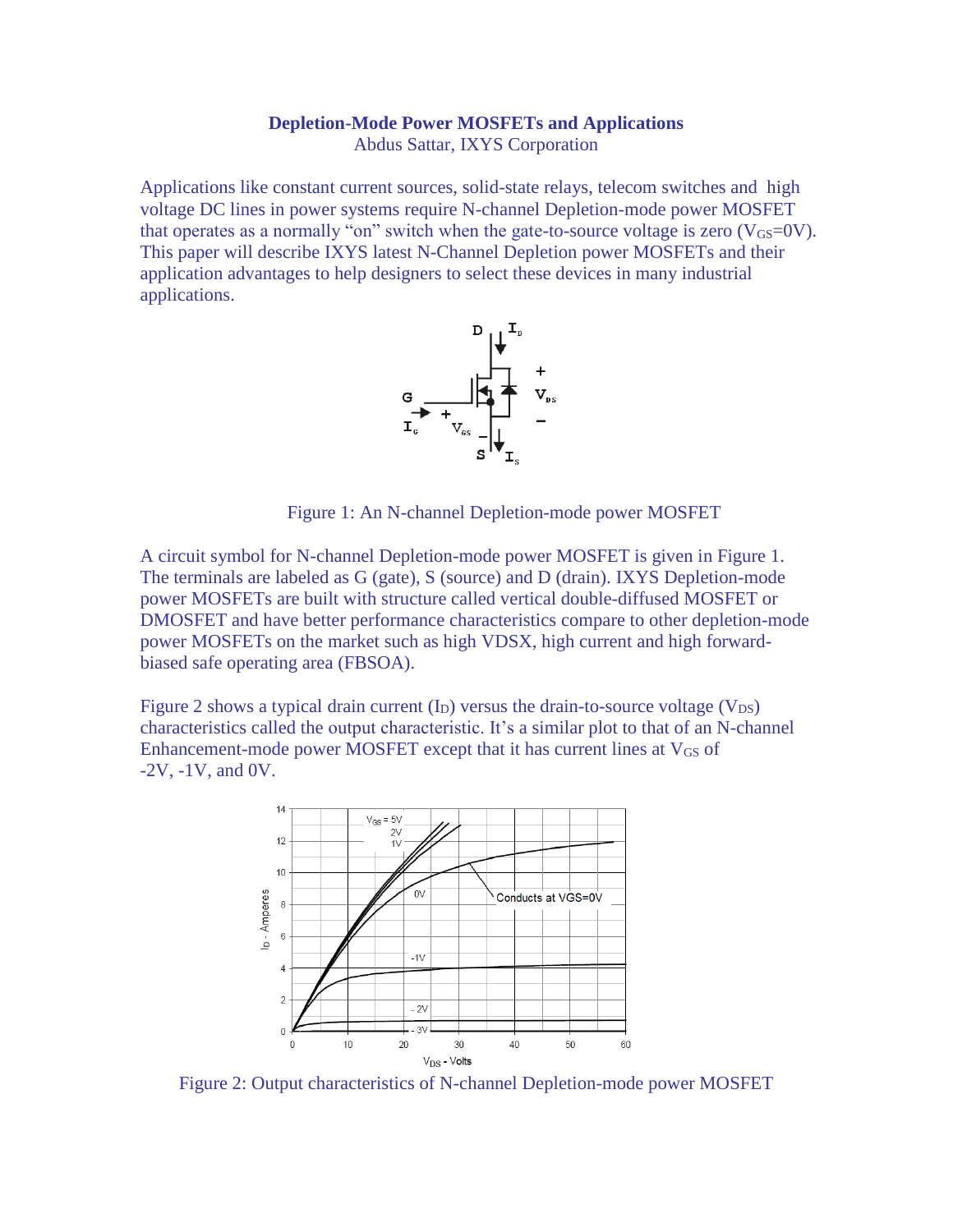The on-state drain current,  $I_{D(0n)}$ , a parameter defined in the datasheet, is the current that flows between the drain and the source at a particular drain-to-source voltage  $(V_{DS})$ , when the gate-to-source voltage  $(V_{GS})$  is zero (or short-circuited). By applying positive gate-to-source  $(V_{GS})$  voltage, the device increases the current conduction level. On the other hand, the negative gate-to-source  $(V_{GS})$  voltage reduces the drain current. As shown in Figure 2, the device stops conducting the drain current at  $V_{GS} = -3V$ . This  $-3V$  is called the gate-to-source cutoff voltage or threshold voltage  $(V_{GS(off)})$  of the device. In order to ensure proper turn on, the applied gate-to-source  $(V_{GS})$  voltage should be close to 0V and to proper turn off, a more negative  $V_{GS}$  voltage than the cutoff voltage ( $V_{GS(off)}$ ) should be applied. Theoretically, the on-state drain current,  $I_{D(0n)}$ , can be defined as,  $\sim$  2

$$
I_D = I_{D(on)} \left( 1 - \frac{V_{GS}}{V_{GS(off)}} \right)^2
$$
 (1)

Note that the equation (1) is a theoretical formula, which in most cases would not estimate an accurate value of the drain current.  $V_{GS(off)}$  has a range of -4V to -2V and  $I_{D(0n)}$  depends both on  $V_{GS(off)}$  and the temperature.

A list of IXYS N-channel discrete Depletion-mode power MOSFETs is given in Table 1. The table shows the device's four main parameters: the drain-to-source breakdown voltage ( $V_{DSX}$ ), the on-state drain current ( $I_{D(0n)}$ ), the on-state resistance ( $R_{DS(0n)}$ ) and the gate-to-source cutoff voltage (-VGS(off))) along with standard discrete package options such TO-263 (D2-PAC), TO-220, TO-247, TO-252 (D-PAC) and TO-251 (I-PAC).

| Part No             | $V_{DSX}$                  | $I_{D(0n)}$ | $R_{DS(on)}$ | $V_{GS(off)}$ | Package Type  |
|---------------------|----------------------------|-------------|--------------|---------------|---------------|
|                     | $\left( \mathrm{V}\right)$ | (A)         | (Ohm)        | (V)           |               |
| IXTH16N10D2         | 100                        | 16          | 0.064        | $-4.0$        | TO-247        |
| <b>IXTT16N10D2</b>  | 100                        | 16          | 0.064        | $-4.0$        | <b>TO-268</b> |
| <b>IXTH16N20D2</b>  | 200                        | 16          | 0.073        | $-4.0$        | TO-247        |
| <b>IXTT16N20D2</b>  | 200                        | 16          | 0.073        | $-4.0$        | <b>TO-268</b> |
| IXTA6N50D2          | 500                        | 6           | 0.5          | $-4.0$        | TO-263        |
| IXTH6N50D2          | 500                        | 6           | 0.5          | $-4.0$        | TO-247        |
| IXTP6N50D2          | 500                        | 6           | 0.5          | $-4.0$        | <b>TO-220</b> |
| IXTT6N50D2          | 500                        | 6           | 0.5          | $-4.0$        | <b>TO-268</b> |
| IXTA3N50D2          | 500                        | 3           | 1.5          | $-4.0$        | TO-263        |
| IXTP3N50D2          | 500                        | 3           | 1.5          | $-4.0$        | <b>TO-220</b> |
| IXTH3N50D2          | 500                        | 3           | 1.5          | $-4.0$        | TO-247        |
| IXTA1R6N50D2        | 500                        | 1.6         | 2.3          | $-4.0$        | TO-263        |
| IXTP1R6N50D2        | 500                        | 1.6         | 2.3          | $-4.0$        | <b>TO-220</b> |
| IXTY1R6N50D2        | 500                        | 1.6         | 2.3          | $-4.0$        | <b>TO-252</b> |
| <b>IXTA08N50D2</b>  | 500                        | 0.8         | 4.6          | $-4.0$        | TO-263        |
| IXTP08N50D2         | 500                        | 0.8         | 4.6          | $-4.0$        | <b>TO-220</b> |
| IXTY08N50D2         | 500                        | 0.8         | 4.6          | $-4.0$        | TO-252        |
| <b>IXTA02N100D2</b> | 1000                       | 0.2         | 75           | $-5.0$        | TO-263        |

Table 1: IXYS N-channel Depletion-mode power MOSFETs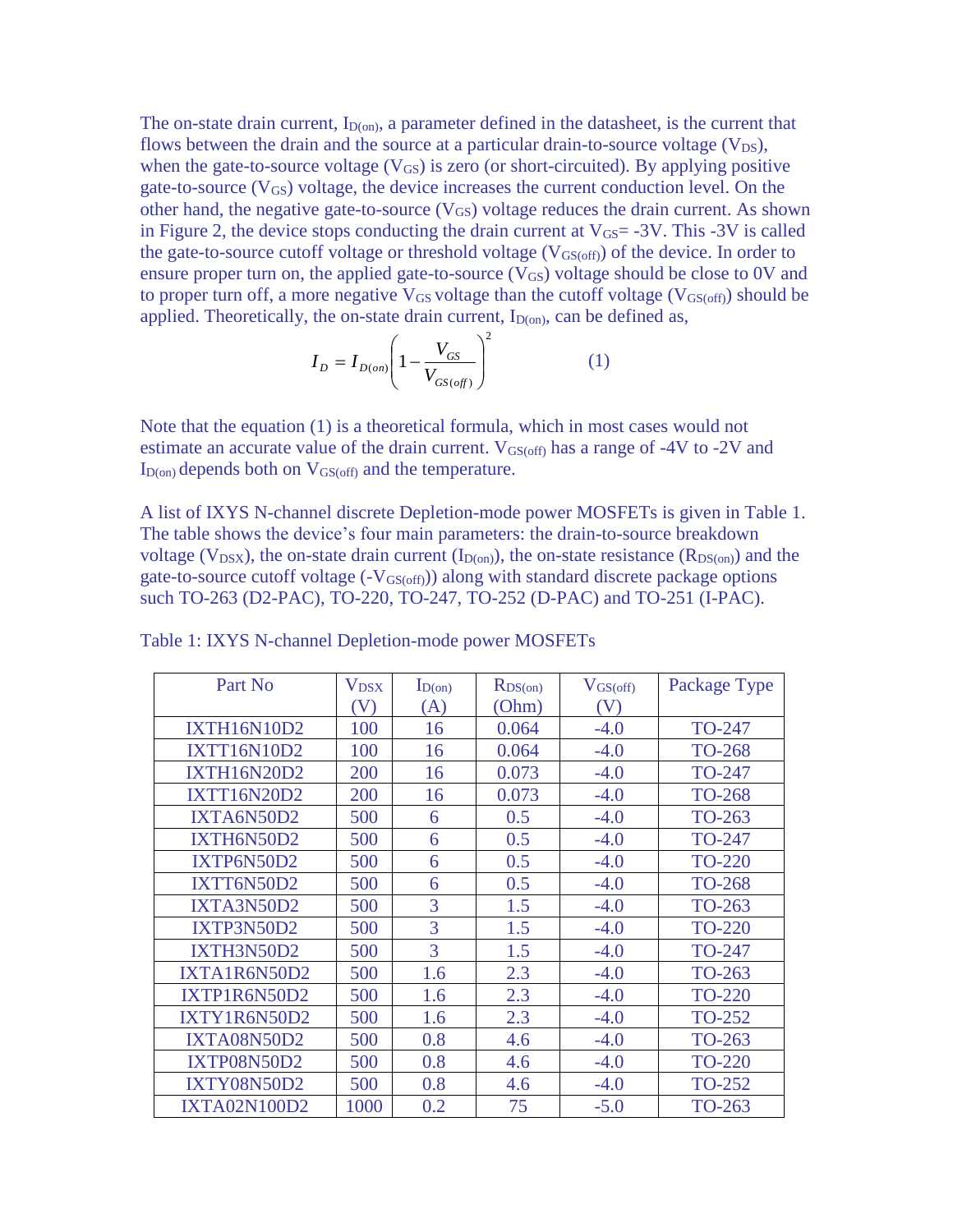| IXTP02N100D2        | 1000 | 0.2 | 75  | $-5.0$ | <b>TO-220</b> |
|---------------------|------|-----|-----|--------|---------------|
| <b>IXTU02N100D2</b> | 1000 | 0.2 | 75  | $-5.0$ | TO-251        |
| IXTY02N100D2        | 1000 | 0.2 | 75  | $-5.0$ | TO-252        |
| <b>IXTA6N100D2</b>  | 1000 | 6   | 2.2 | $-4.5$ | TO-263        |
| <b>IXTH6N100D2</b>  | 1000 | 6   | 2.2 | $-4.5$ | TO-247        |
| <b>IXTP6N100D2</b>  | 1000 | 6   | 2.2 | $-4.5$ | <b>TO-220</b> |
| <b>IXTA3N100D2</b>  | 1000 | 3   | 5.5 | $-4.5$ | TO-263        |
| <b>IXTP3N100D2</b>  | 1000 | 3   | 5.5 | $-4.5$ | <b>TO-220</b> |
| IXTA1R6N100D2       | 1000 | 1.6 | 10  | $-4.5$ | TO-263        |
| IXTP1R6N100D2       | 1000 | 1.6 | 10  | $-4.5$ | <b>TO-220</b> |
| IXTY1R6N100D2       | 1000 | 1.6 | 10  | $-4.5$ | TO-252        |
| <b>IXTA08N100D2</b> | 1000 | 0.8 | 21  | $-4.0$ | TO-263        |
| <b>IXTP08N100D2</b> | 1000 | 0.8 | 21  | $-4.0$ | <b>TO-220</b> |
| <b>IXTY08N100D2</b> | 1000 | 0.8 | 21  | $-4.0$ | TO-252        |

## **Selecting a Depletion-mode Power MOSFET**

The depletion-mode power MOSFET will function in those applications requiring a normally on-switch. The main selection criteria for a Depletion-mode MOSFET based on the application are as follows:

1. Pick the package first and look at the products available that meet the application requirements.

2. Select the breakdown voltage meeting the margin for reliable operation

 $\sim$  BV<sub>DSX</sub>, the drain-to-source breakdown voltage

The application voltage must be lower that the drain-to-source breakdown voltage of the device.  $BV_{DSX}$  needs to be selected to accommodate the voltage swing between the bus positive and the bus negative as well as any voltage peaks caused by voltage ringing due to transients.

3. Identify the current requirement and pick a package capable of handling that current

 $\sim I_{D(0n)}$ , the on-state drain current

The application current must be lower that the on-state drain current of the device.

It is the maximum current that can flow between the drain and source, which occurs at a particular drain-to-source voltage  $(V_{DS})$  and when the gate-to-source voltage  $(V_{GS})$  is zero.

4. VGS(off), the gate-to-source cutoff voltage

N-Channel Depletion-mode MOSFET has negative channel cutoff voltage, which is designated as  $V_{GS(off)}$ . A designer has to know well the magnitude of the negative cutoff voltage (or threshold voltage). A negative gate-to-source voltage  $(V_{GS})$  will reduce the drain current until the device's cutoff voltage level is reached and the conduction ceases.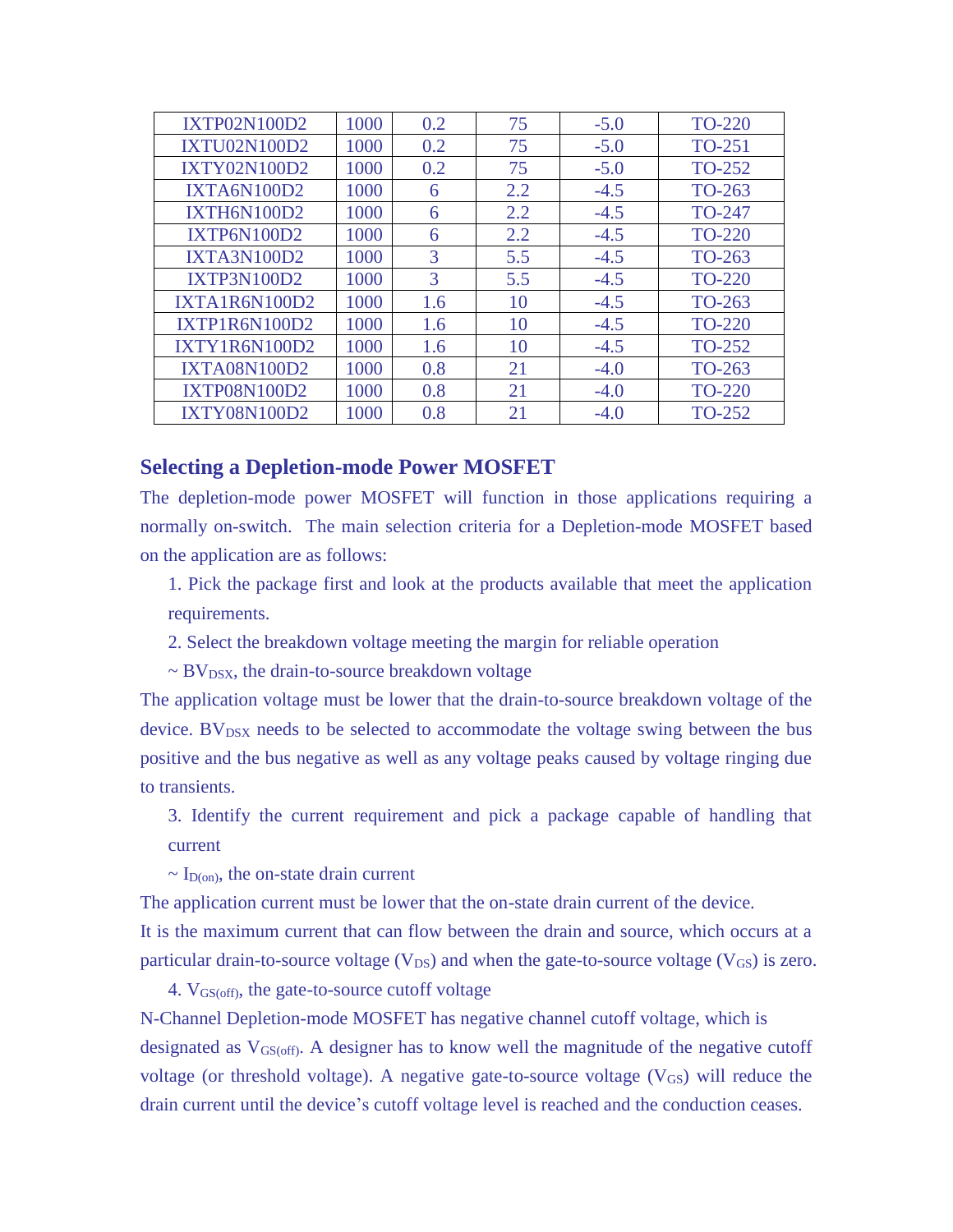# **Applications**

Figure 3 shows a very precise current source to the load RL1. TL431 is a programmable voltage reference IC. The feedback voltage from the sense resistor RS1 is controlled to be 2.5V. It will operate as a current source at any current level below the device's rated current rating,  $I_{d(0n)}$ .



Figure 3: Depletion-mode MOSFET current source and the current waveform

The theoretical sense resistor value is given by

$$
R_{S} = \frac{V_{GS(off)}}{I_{D}} [1 - \sqrt{\frac{I_{D}}{I_{D(on)}}}]
$$
 (2)

Note that the equation (2) is a theoretical formula which mostly would not estomate the practical values of Rs. In most cases, it's convenient to use a potentiometer to set the desired current level.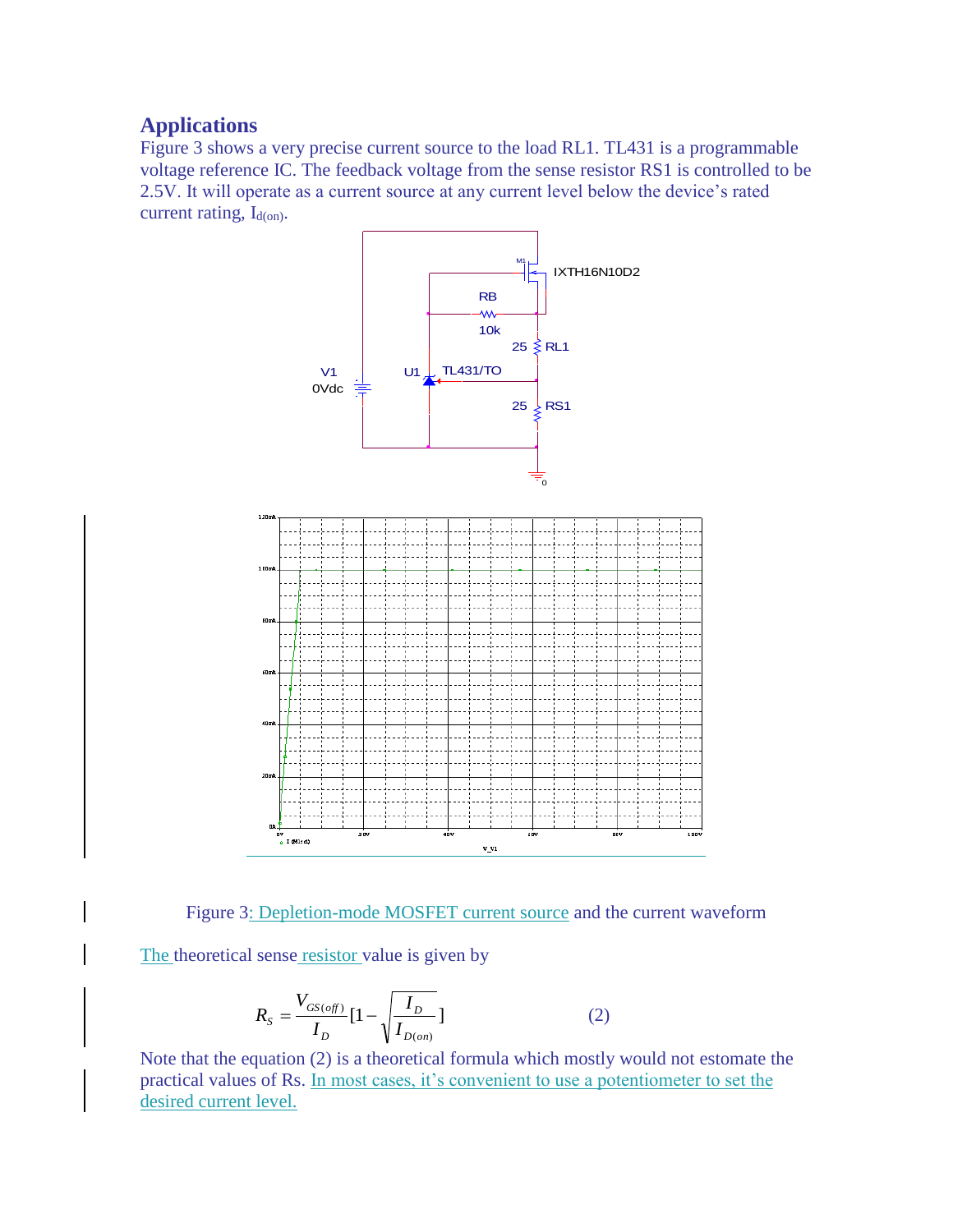Design example,  $IXTA1R6N50D2$  with  $I_{D(on)}$  of 1.6A, a  $V_{GS(off)}$  of -4.0V,  $V_{DSX}$  of 500V. Design a current source of 100mA. The required value of Rs would be equal ~ 40 ohms. Choose a wide range of +V, for example from 20V-400V.

Figure 4 shows another constant current source with Depletion-mode MOSFET, Q1 and the gate-to-source Zener diode DZ1. The required  $V_{GS1}$  will determine the necessary resistor value for R1 using the same formula (2). This design may useful in higher voltage circuits. The voltage limit on  $V+$  will be determined by the  $V<sub>DSS</sub>$  rating of the devices.



Figure 4: An N-Channel Depletion-mode MOSFET (Q1) as a current source [1]

Figure 5 shows a current source example with a voltage reference IC and a Depletionmode MOSFET (Q1), which compensates the supply voltage fluctuations. The current source provides a total current to the load comprising the set current through the resistor  $(Rs)$  and the IC quiescent current  $(I<sub>O</sub>)$ . This circuit provides precision current and ultrahigh output impedance.



Figure 5: An N-Channel Depletion-mode MOSFET with a voltage reference to provide a precise current source [1]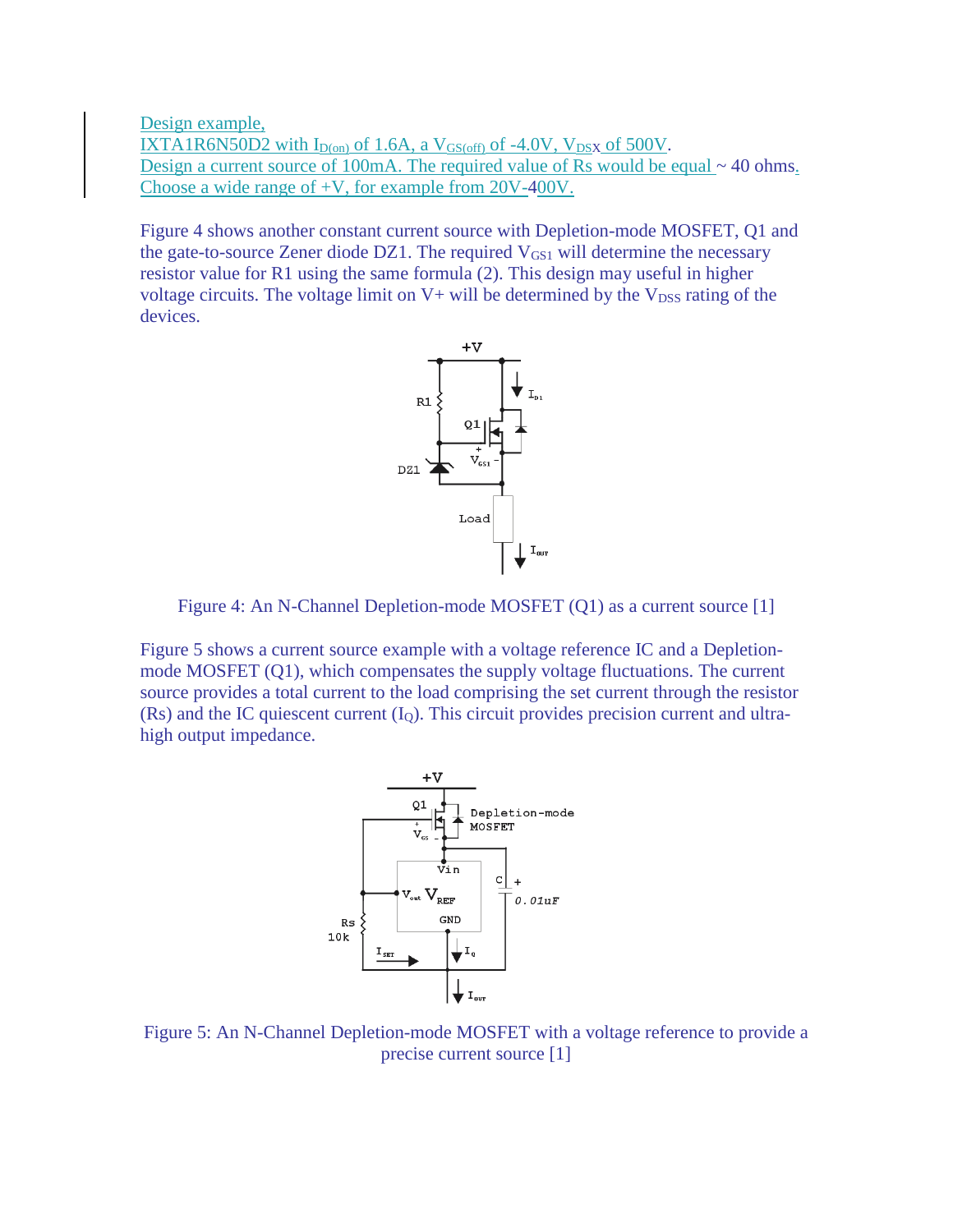Figure 6 shows an NMOS inverter circuit that uses a depletion-mode MOSFET as a load. The depletion-mode MOSFET (Q1) acts as a load for the enhancement-mode MOSFET (Q2), which acts as a switch.



Figure 6: A NMOS Inverter with Depletion-mode device is used as a load [2]

Many applications in industrial and consumer electronics require off-line switch-mode power supplies that operate from wide voltage variations of 110 VAC to 260 VAC. Figure 7 shows such a power supply that uses a depletion-mode MOSFET (Q1) to kickstart the off-line operation by providing initial power to the IC (U1) through the source of Q1 [3].



Figure 7: Power Supply start-up circuit using Depletion-mode MOSFET [3]

Q1 provides initial power from the output (Vo). R3 and R4 setup a working point to obtain the minimum required current from Q1. The Zener diode DZ1 limits the voltage across the IC (U1) to +15V. After the start-up, the secondary winding of boost inductor L1 generates the supply voltage for the IC through D1, D2 and C3 and enough current through D3 and R1 for the base of Q3 that turns-on and clamps the gate of Q1 to ground.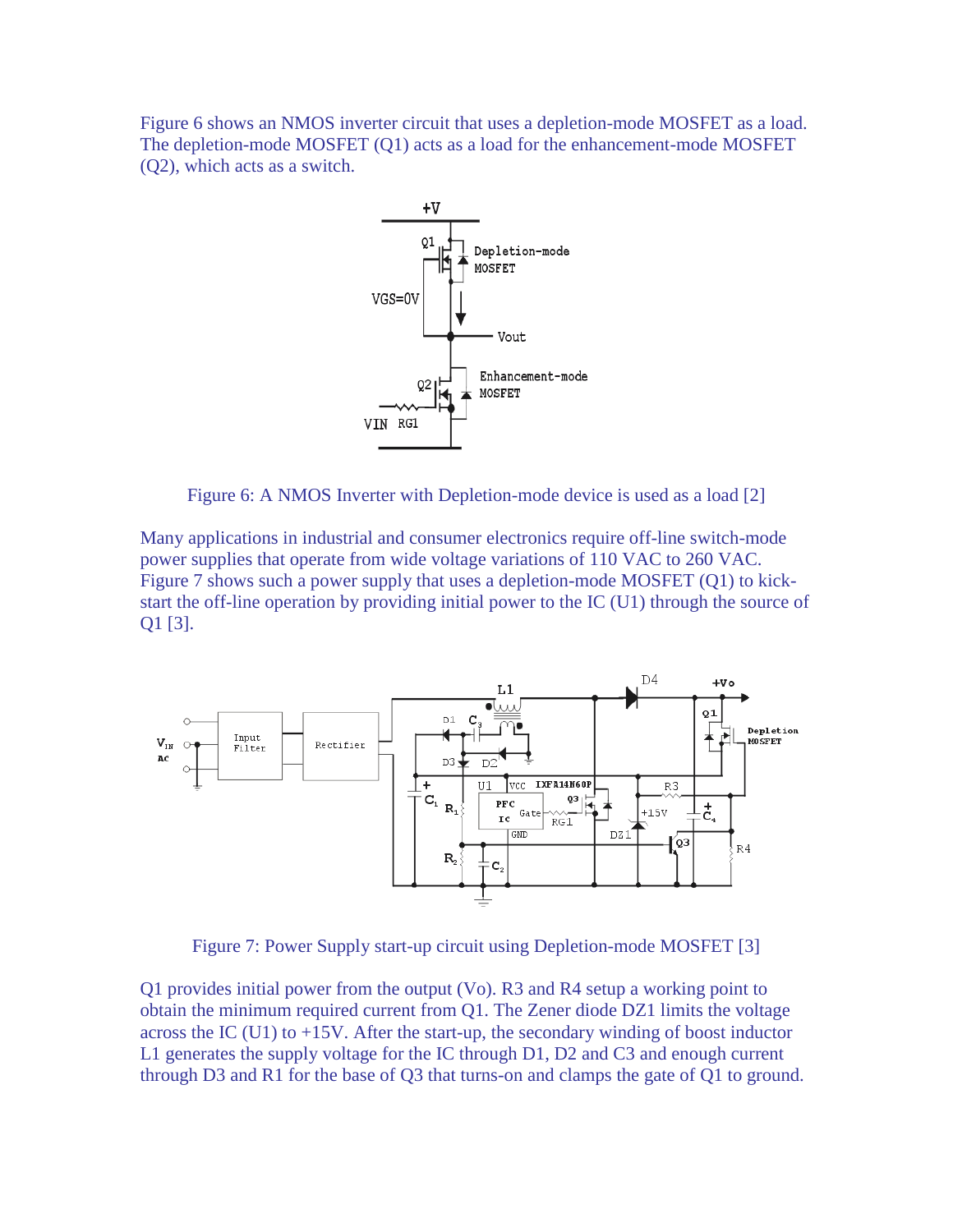Depletion-mode MOSFET can be used to design an off-line LED array driver circuit as shown in Figure 8 [3]. The light output from the LED array is proportional to the current through it. The LED arrays has low forward voltage of 3 to 4V and require constant-current drive for optimal operation. They are typically low power devices (1W to 3W) with drive currents in the range of 350mA to 700mA.



Figure 8: An off-line LED lighting application using Depletion-mode MOSFET [3]

Applications such as high voltage sweeping and automatic test equipment require high voltage ramp with a linear relationship between output voltage and time. Figure 9 utilizes one Depletion-mode MOSFET to design a voltage-ramp generator circuit.



Figure 9: A high voltage ramp generator using one Depletion-Mode (Q1) and one Enhancement-Mode (Q2) N-Channel MOSFETs [2]

Q1 is configured as a constant current source charging a capacitor, C1, and R1 provides negative feedback to regulate and set the desired current value. The constant current source charges the capacitor C1 and generates a voltage ramp,  $V_{OUT}$  across the capacitor. The Q2 can be turned on with TTL or CMOS control signal to reset the ramp voltage, by discharging the capacitor to ground through R2. The resistor R2 is used to limit the discharge current for Q2 to operate within its SOA rating.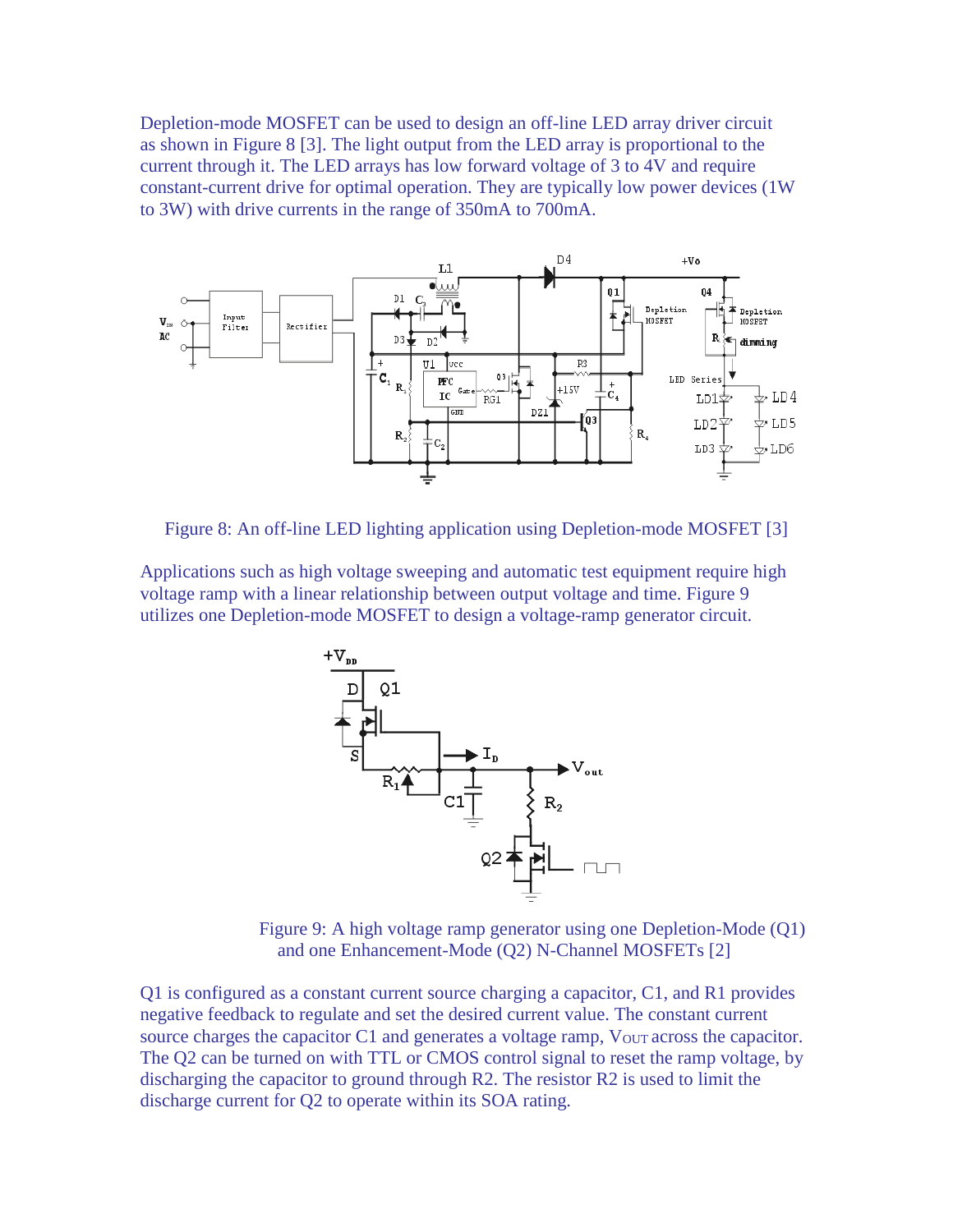Initially Q1 is ON because it's turned-on when its gate-to-source voltage,  $V_{GS} = 0V$ . Any voltage applied on  $+V_{DD}$  will create a current that will follow the MOSFET Q1 and charge the capacitor, C1. As the voltage across C1 increases, the output voltage,  $V_{\text{OUT}}$ , will start to increase until it reaches it regulated voltage of 5.0V.

Q1 acts as a source-follower with its gate (G) is connected to a fixed 5.0V output. The voltage on S will follow the voltage on G, minus  $V_{GS}$ . This results,  $V_S = V_{OUT} - V_{GS}$ , where  $V_{GS}$  is the voltage required to supply the input current.

Assume the ramp voltage,  $\frac{dv}{dx} = 0.1V / \mu S$ *dt*  $\frac{dV}{dt} = 0.1 V / \mu k$ 

The capacitor C1 value should be small enough to reduce charging and discharging a larger amount of energy and large enough so that output loads and stray capacitances will not introduces significant error. C1 is chosen to be 10.0 nF.

The charging current is defined as  $I = C_1 \bullet \frac{dV}{dt}$ (3)  $I = 1.0nF \cdot 0.1V / \mu S = 100 \mu A$ 

R1 value for  $100\mu$ A current source can be determined using the equation (2):

$$
R_1 = \frac{V_{GS(off)}}{I_D} \left( \sqrt{\frac{I_D}{I_{DSS}}} - 1 \right)
$$

Where,

 $V_{GS(\text{off})}$  = Pinch-off voltage = -4.0V (Choosing a value between minimum -2.5V to maximum -5.0V)

 $I_{DSS}$  = Saturation current = 200 mA

$$
I_D = 100\,\mu\text{A}
$$
\n
$$
R_1 = \frac{-4.0}{100\,\mu\text{A}} \left( \sqrt{\frac{100\,\mu\text{A}}{200\,mA}} - 1 \right) = \frac{-4.0}{100\,\mu\text{A}} \left( 0.0224 - 1 \right) = \frac{3.9106 \times 1000000}{100} = 39.1\,\text{k}\Omega
$$

Assume the switching frequency for Q2 is  $f_{sw} = 250$  Hz and the discharge time is

 $t_{Dis-ch} = 100 \mu s$ .

Power loss in the output capacitor, C1:

$$
P = \frac{1}{2} \bullet C1 \bullet V^2 \bullet f_{sw}
$$
 (4)

Using equation (7),

$$
P = \frac{1}{2} \cdot 10nF \cdot 400^2 \cdot 250Hz = 800 \mu J \cdot 250Hz = 200 mJ / S = 200 mW
$$
  
ging time,  $t_{\text{Disc-b}} = 4 \cdot R2C1$  (5)

Discharging time,  $t_{Dis-ch} = 4 \cdot R2C1$ Using equation (8),

$$
R_2 = \frac{100us}{4 \cdot 10nF} = 10k\Omega
$$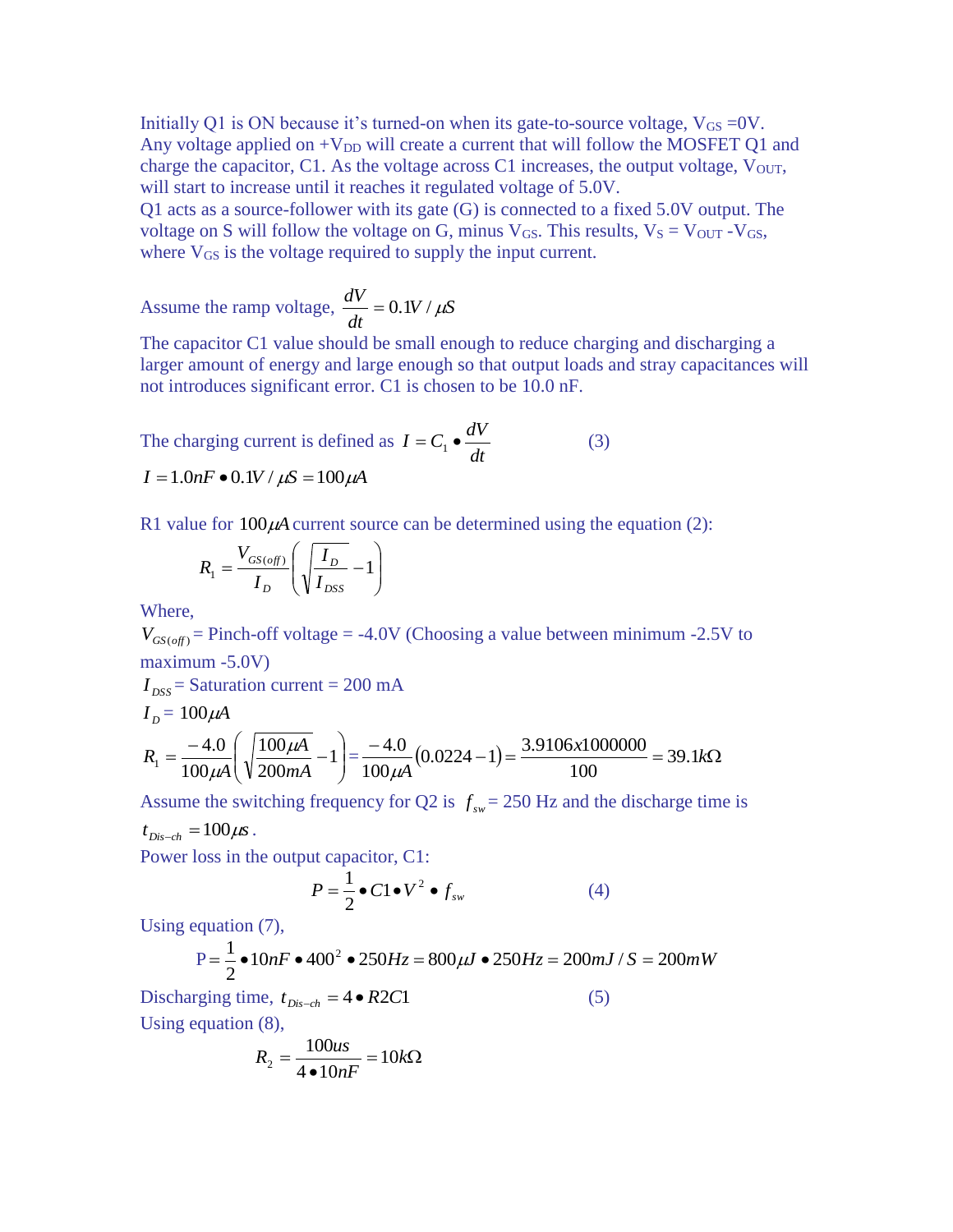Many applications require linear voltage regulator that operates from high input voltage and comes from a wide voltage variations of 120 VAC to 240 VAC that corresponds to a maximum peak voltage of +/- 340V. Applications like CMOS ICs and small analog circuits require 5 to 15V DC power supply and need protection from very fast, high voltage transients and low quiescent current from linear regulator. Figure 10 shows a high voltage off-line linear voltage regulator using Depletion-mode MOSFET that can meet the above requirement of low transient voltage and low quiescent current.



High voltage transients are generated in telecommunication circuits because of lightning and spurious radiations and in automotive and avionics circuits because of inductive loads. The low quiescent current is required to minimize power dissipation in these linear regulators.

HVIN Calculation:

$$
I_D = I_{DSS} \left( 1 - \frac{V_{GS}}{V_{GS(off)}} \right)^2
$$
 Solving for  $V_{GS} = V_{GS(off)} \left( 1 - \sqrt{\frac{I_D}{I_{DSS}}} \right)$ 

Where,

$$
V_{GS} = VOUT - VIN \quad \text{and} \quad I_{DSS} = \int (V_{GS(th)})
$$
  
H
$$
VIN = VOUT - V_{GS(cf)} \left(1 - \sqrt{\frac{I_D}{I_{DSS}}}\right)
$$
 (6)

Using equation (1),

$$
HVIN = 5.0 + 4 \cdot \left(1 - \sqrt{\frac{10mA}{100mA}}\right) = 5.0 + 4 \cdot (1 - 0.3162) = 7.7352V
$$